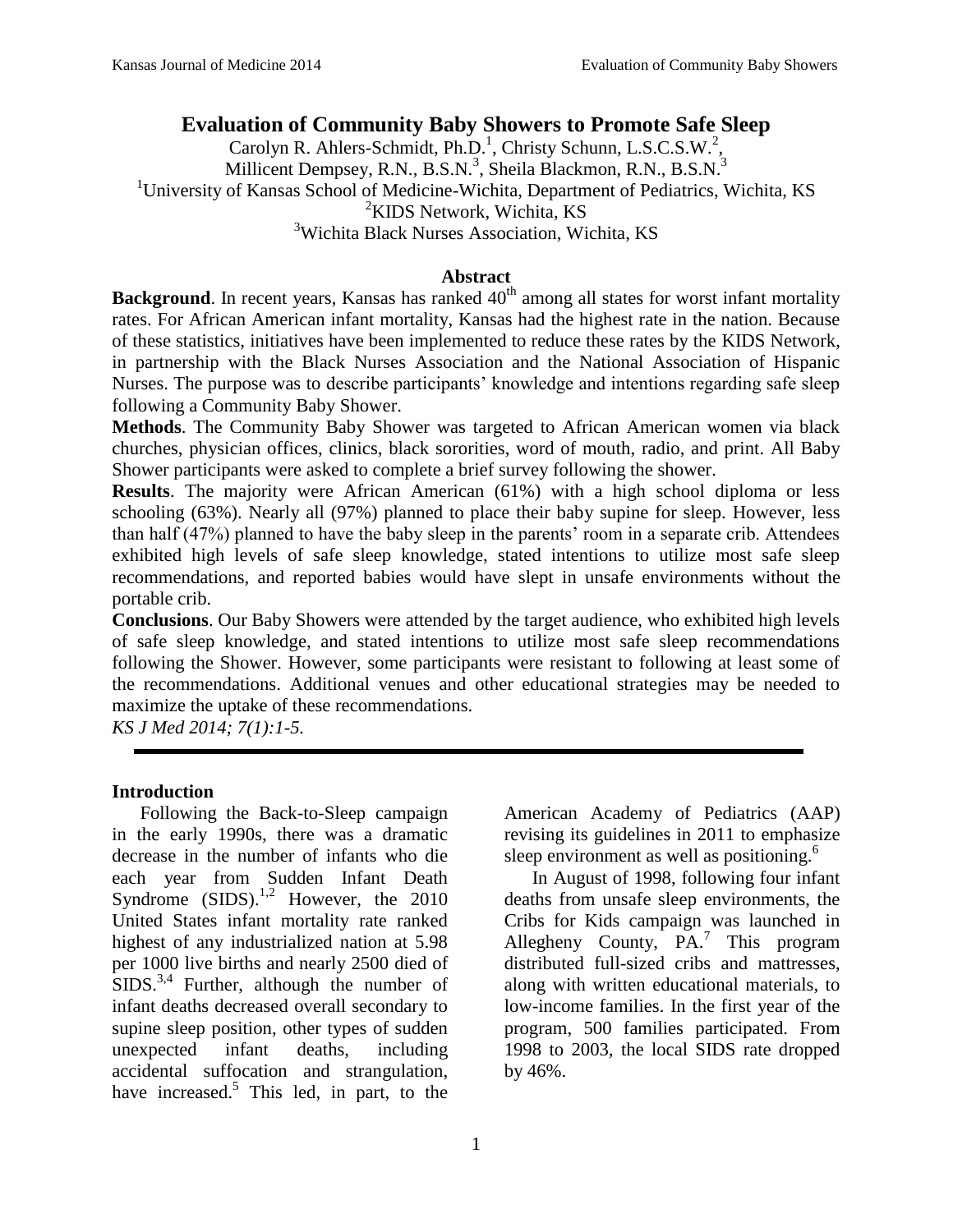In Kansas, 15% of all infant deaths are designated as  $SIDS$ .<sup>8</sup> The SIDS rate in Sedgwick County for 2010 was 8.2 infants per 1000 live births.<sup>9</sup> In recent years, Kansas has ranked  $40<sup>th</sup>$  among all states for worst infant mortality rates. For African American infant mortality, Kansas had the highest rate in the nation. Further, over the last 20 years the African American infant mortality rate has remained more than double the Caucasian rate.<sup>8</sup> Because of these statistics, initiatives have been implemented to reduce these rates by the Kansas Infant Death and SIDS (KIDS) Network, in partnership with the Black Nurses Association and the National Association of Hispanic Nurses.

The KIDS Network holds Community Baby Showers twice per year with the goal of improving health and safety outcomes of infants. These events are designed to target groups with disproportionally high rates of infant mortality, such as African Americans and low-income families. Along with education, parents are provided resources to create a safe sleep environment, including a portable crib, wearable blanket, and pacifier. The anticipated results are that parents will know: (1) the ABCs of infant safe sleep (Alone, on their Back, in a Crib), (2) to place their infant supine for every sleep, and (3) to place infants in a safe sleep environment (i.e., crib) when they otherwise would not have.

Although the KIDS Network partners with the national Cribs for Kids initiative (www.cribsforkids.org), the Baby Showers differ in several ways. To begin, parents were offered direct educational counseling to enhance understanding and retention of materials, as only 40% could explain SIDS accurately after reading Allegheny County's program materials. In addition, the cribs provided at the Baby Showers are portable pack-n-plays (safety approved by the Juvenile Product Safety Commission) that support infant weights consistent with oneyear weight ranges. The portable cribs facilitate the "shared room, separate bed" AAP recommendation. These cribs are moved easily from one room to another and fit better because they are smaller than standard cribs. Offering portable cribs to low-income, at-risk families, which could be used by other child care providers (e.g., grandparents or childcare) was identified as important. Finally, the Baby Shower format was selected as group educational luncheons for pregnant women have been shown to enhance self-esteem, reduce isolation, promote peer bonding, and provide important information. $10$ 

The purpose of this study was to describe participants' demographics, as well as knowledge and intentions regarding safe sleep, following a Baby Shower.

# **Methods**

The Community Baby Showers were targeted to African American women via black churches, physician offices, clinics, black sororities, word of mouth, radio, and print. All Baby Shower participants were asked to complete a brief survey following the shower. The study was approved by two local Institutional Review Boards.

## **Results**

Of the 184 participants in the Baby Showers, 180 (98%) completed the surveys. Ninety-seven (53.9%) attended the October 2011 shower and eighty-three (46.1%) attended the January 2012 shower. Attendees were born between 1963 and 1996, with 50.5% (91) born in the 1980s and 33.9% (61) born in the 1990s. Seven (3.9%) chose not to provide their birth year. The majority were black (109; 60.6%) with a high school diploma or less (114; 63.3%; see Table 1). Most mothers reported not smoking during pregnancy (155; 86.1%).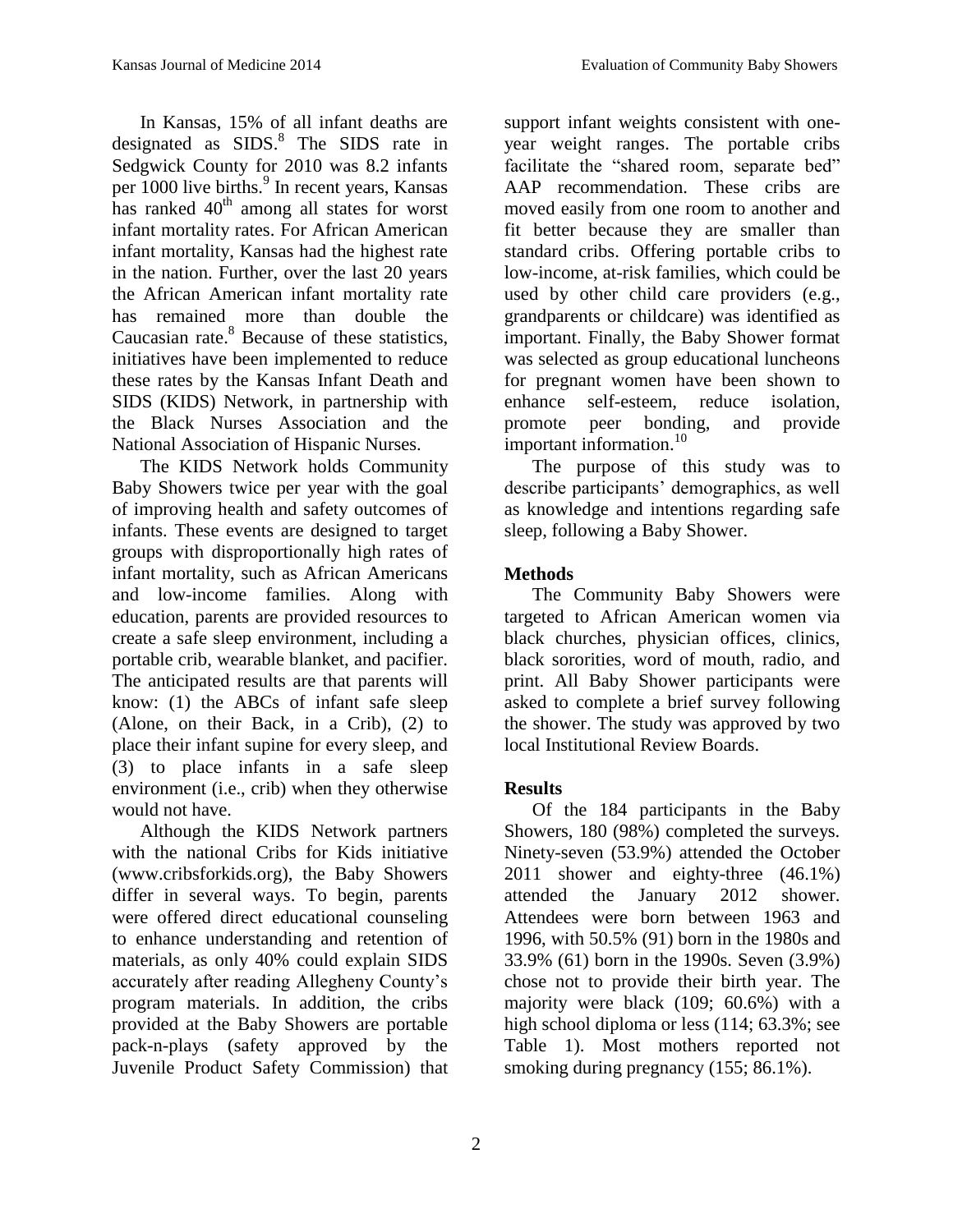| Characteristic                    | N(%)        |
|-----------------------------------|-------------|
| Race                              |             |
| <b>Black</b>                      | 109 (60.6%) |
| White                             | 45 (25.0%)  |
| Other                             | $6(3.3\%)$  |
| No Response                       | 20 (11.1%)  |
| <b>Ethnicity</b>                  |             |
| Hispanic                          | 18 (10.0%)  |
| Non-Hispanic                      | 29 (16.1%)  |
| No Response                       | 133 (73.9%) |
| <b>Education Level</b>            |             |
| Some High School                  | 34 (18.9%)  |
| High School Diploma               | 65 (36.1%)  |
| <b>GED</b>                        | 15 (8.3%)   |
| 2-Year Community                  | 20 (11.1%)  |
| <b>College Graduate</b>           |             |
| 4-Year College Degree             | 12 (6.7%)   |
| <b>Graduate School Degree</b>     | 3(1.7%)     |
| Other                             | 18 (10.0%)  |
| Missing                           | $1(0.6\%)$  |
| <b>Intention for Pacifier Use</b> |             |
| Always                            | 14 (7.8%)   |
| <b>Almost Always</b>              | 22 (12.2%)  |
| Sometimes                         | 120 (66.7%) |
| Never                             | 17 (9.4%)   |
| No Response                       | $7(3.9\%)$  |
| <b>Intention to Breastfeed</b>    |             |
| Yes                               | 115 (63.9%) |
| N <sub>o</sub>                    | 36 (20.0%)  |
| No Response                       | 29 (16.1%)  |

Table 1. Participant characteristics.

Knowledge of safe sleep. Parents were asked five questions regarding Safe Sleep based on the information presented at the Baby Shower. Responses to individual questions are presented in Table 2. Because responses did not differ significantly between the October and January Baby Showers they are reported together. Of the 157 participants completing the knowledge items, 53.5% (84/157) correctly answered all five items, 38.2% (60/157) answered four, 7% (11/157) answered three, and 1.3% (2/157) answered two.

Table 2. Correct responses to knowledge items regarding SIDS and safe sleep.

| Question                     | N of 157 $(\% )$ |
|------------------------------|------------------|
| What are the ABCs of         | 125 (79.6%)      |
| safe sleep? (Alone, Back,    |                  |
| Crib)                        |                  |
| SIDS is the leading cause    | 156 (99.4%)      |
| of death of infants          |                  |
| between 1 month and 1        |                  |
| year of age. (True)          |                  |
| After traveling, babies      | 148 (94.3%)      |
| can stay sleeping in their   |                  |
| car seat when at home.       |                  |
| (False)                      |                  |
| The safest place for         | 115 (73.2%)      |
| babies to sleep is in the    |                  |
| same room with parents.      |                  |
| (True)                       |                  |
| Child care providers         | 153 (94.5%)      |
| should create a Safe         |                  |
| Sleep policy and comm-       |                  |
| unicate it with all parents. |                  |
| (True)                       |                  |

Intentions for baby care and safety. Few mothers (16/175; 9%) planned to continue to smoke after pregnancy, but the majority of those (14/16; 87.5%) planned to smoke only outside. In addition, 21.7% (38/175) reported other members of the household smoked, but mainly outside (32/38; 84.2%). Most planned to breastfeed (115/151; 76.2%) and for their baby to use a pacifier (156/180; 86.7%; see Table 1). Nearly all (152/157; 96.8%) planned to place their baby supine for sleep. However, 52.9% planned for baby to sleep in a separate room (82/155). The remainder (73/155; 47.1%) planned for baby to sleep in a separate crib in the parents' room.

Attendees reported that if they had not received a crib from this program their babies would have slept in an adult bed (137/171; 80.1%), car seat (2/171; 1.2%), sofa (2/171; 1.2%), or other unsafe sleep environments (30/171; 17.5%). Other sleep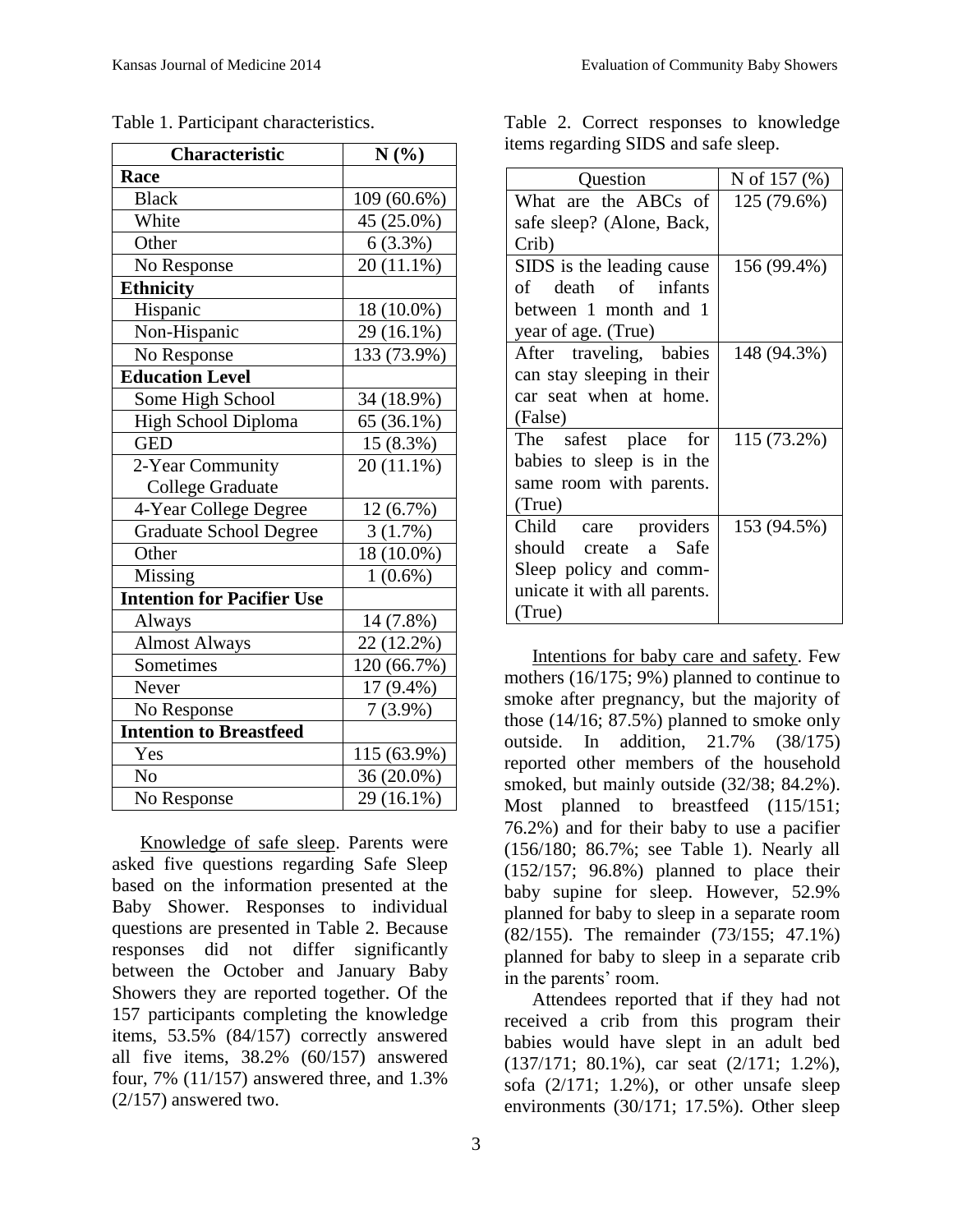areas listed included laundry basket, dresser drawer, floor on a sleeping bag, in bed with other kids, or sleep location was undetermined before the shower. Items that were already in the baby's sleeping areas at home included blankets, bumper pads, pillows, and stuffed toys (33/85; 38.8%). However, 69.2% (101/146) of attendees stated that they would make changes to their baby's sleeping area based on the information received at the Baby Shower.

Intentions for dissemination of knowledge. Participants (144/157; 91.7%) stated that the Safe Sleep for Babies DVD was helpful; the remaining 8.3% left the question blank. In addition, 99.4% (156/157) planned to share the DVD with others. All but one participant, (156/157; 99.4%) felt comfortable sharing safe sleep information with everyone who would be caring for their baby, including child care providers, grandparents, friends, and family. The majority of attendees were Very Satisfied (59.1%; 88/149) or Satisfied (24.8%; 37/149) with the Baby Shower, while the remainder were Neutral (7/149; 4.7%) or Very Dissatisfied (17/149; 11.4%).

## **Discussion**

The Kansas Cribs for Kids program has educated nearly 200 Sedgwick County parents through the Community Baby Showers in the last year. The majority of participants were from our target audience, those with risk factors for SIDS (e.g., young, African American, lower education, nonbreastfeeding, without a crib). In addition, these families have received tool kits including a crib, wearable blanket, pacifier, ABCs of Safe Sleep DVD, and other educational materials. Survey results suggested participants had high levels of knowledge following the Community Baby Shower, however, there was still room for improvement. Participants were least likely to know that the safest place for a baby to

sleep is in the same room with parents. This may be due to confusion over the difference between room sharing (which is recommended) and bed sharing (which is not recommended).6,11 However, participants reported that their babies would be sleeping in unsafe locations had they not received a crib from this program. These results were similar to the Allegheny County program where parents reported that without the Cribs for Kids program babies would have slept in the adults' bed (38%), a bassinet (25%), and the remainder on the floor or in a playpen.<sup>7</sup>

The majority of our participants intended to follow safe sleep recommendations and place baby supine, alone, and in a crib. However, small numbers of parents reported plans to place their babies in non-supine positions. It is not clear from this study why participants would choose sleep positions other than supine and should be evaluated further. Less than half of participants intended to have baby in a separate bed in the parents' room. This may be due to confusion over the recommendation (based on response to the knowledge item), or to other, unidentified barriers and also should be examined in future studies.

Finally, participants reported feeling comfortable sharing the safe sleep recommendations with family or other caregivers for their baby. Nearly all reported plans to share the ABCs of Safe Sleep DVD with others. This may indicate that providing parents with tools to enhance their ability to share complete and accurate information with others is important.

Limitations of this study include the selfreport nature of the survey, especially due to the fact that survey responses were not anonymous and missing data may have affected our results, in particular those related to race/ethnicity. In addition, we are limited by the lack of pre-intervention knowledge measures, and lack of follow-up